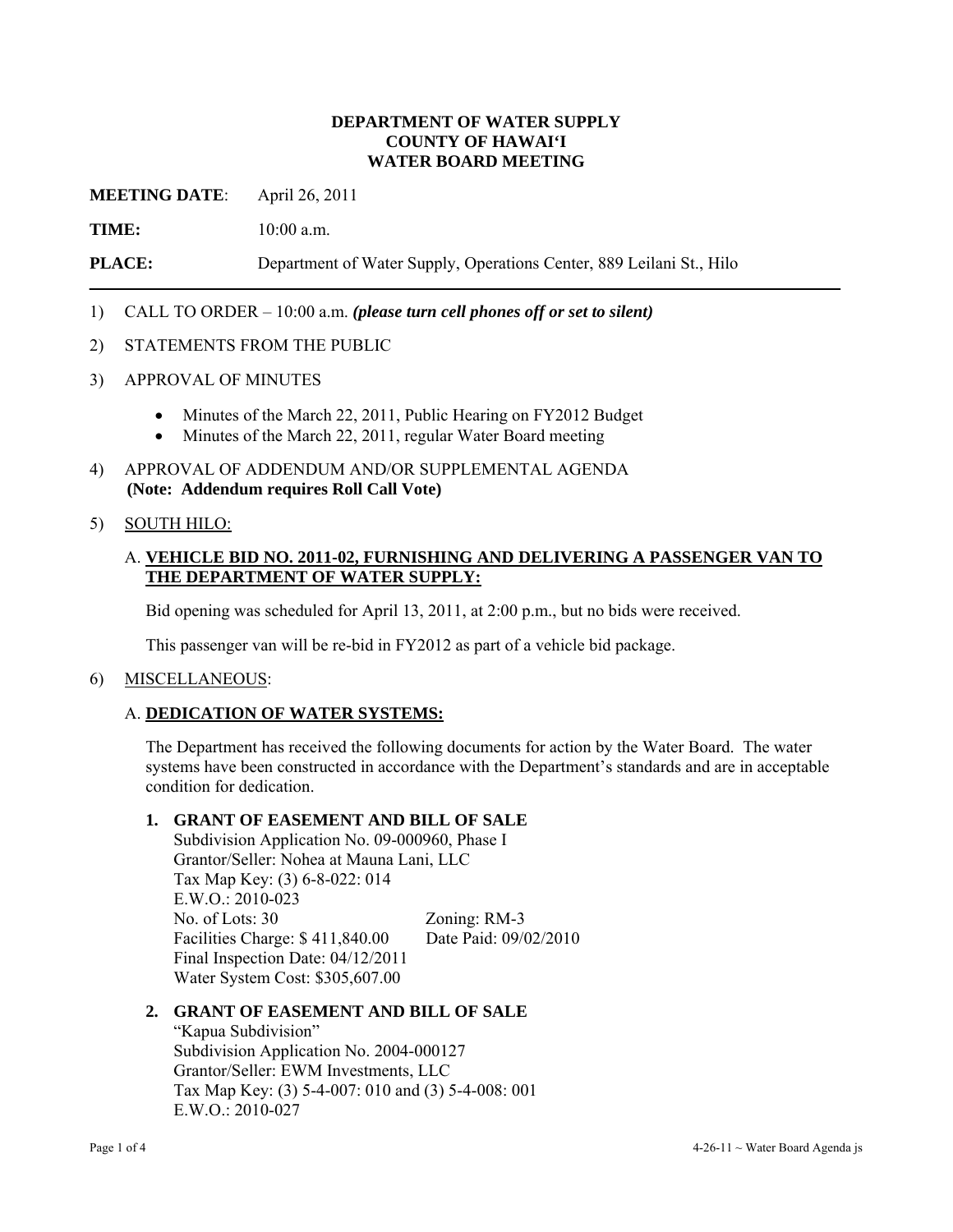No. of Lots: 6 and Road Lot A Zoning: RS-15 and A-20a Facilities Charge: *Not applicable (previously paid: existing units)* Final Inspection Date: 04/12/2011 Water System Cost: \$50,069.00

### **3. AMENDMENT OF NON-EXCLUSIVE OF EASEMENT AND BILL OF SALE**

Grantor/Seller: State of Hawai'i, Department of Transportation FAA-Control Tower, Kona International Airport at Keāhole Tax Map Key: (3)7-3-043: 003 and 032 E.W.O.: 2011-002 Facilities Charge: \$148,500.00 Date Paid: *To be paid before the meeting*  Final Inspection Date: *Report to be made at the meetin*g Water System Cost: *Report to be made at the meeting* 

**RECOMMENDATION:** It is recommended that the Water Board accepts these documents subject to the approval of Corporation Counsel, and that either the Chairperson or the Vice-Chairperson be authorized to sign the documents.

### B. **WATER RATE STUDY:**

R.W. Beck has recalculated water rates for FY 2012, and adjusted the increase from 3.7% to 6.8%, based on revised expenditure estimates for health care retirement costs and billing system conversion. No changes were made to the already-approved rate increases of 2.2%, 4.3% and 2.7% for FY13, FY14, and FY15; however, rates for these periods do require revision if FY 2012 rates are increased 6.8% as proposed.

Public hearings were held on Wednesday, March 30, 2011 at 6:00 p.m. at Aupuni Center in Hilo, and on Thursday, March 31, 2011, at 6:00 p.m. at West Hawai'i Civic Center in Kona.

**RECOMMENDATION:** It is recommended that the Water Board approve R.W. Beck's 6.8% increase to FY 2012 water rates, and the corresponding revision to FY13, FY14, and FY15 rates.

#### **C**. **PROFESSIONAL SERVICES AGREEMENT:**

A second amendment to the Service Contract for the Furnishing of Microbiological Potable Water Quality Testing and Chemical Potable Water Quality Testing (On an As-Needed Basis) is needed. It is budgeted under the Department's operating and maintenance budget. The Department is also requesting a one-year time extension to the contract. This will be dependent on both parties agreeing to the current costs for the various testing fees within the contract.

- Budget Amount for FY 2011: \$100,000.00
- Budget Amount for FY 2012: \$100,000.00

**RECOMMENDATION:** It is recommended that the Board approve the service contract amendment and the one-year time extension, and that either the Chairperson or the Vice-Chairperson be authorized to sign the document, subject to approval of Corporation Counsel.

#### D. **ENERGY POLICY STATEMENT:**

Discussion and possible adoption of DWS's new Energy Policy.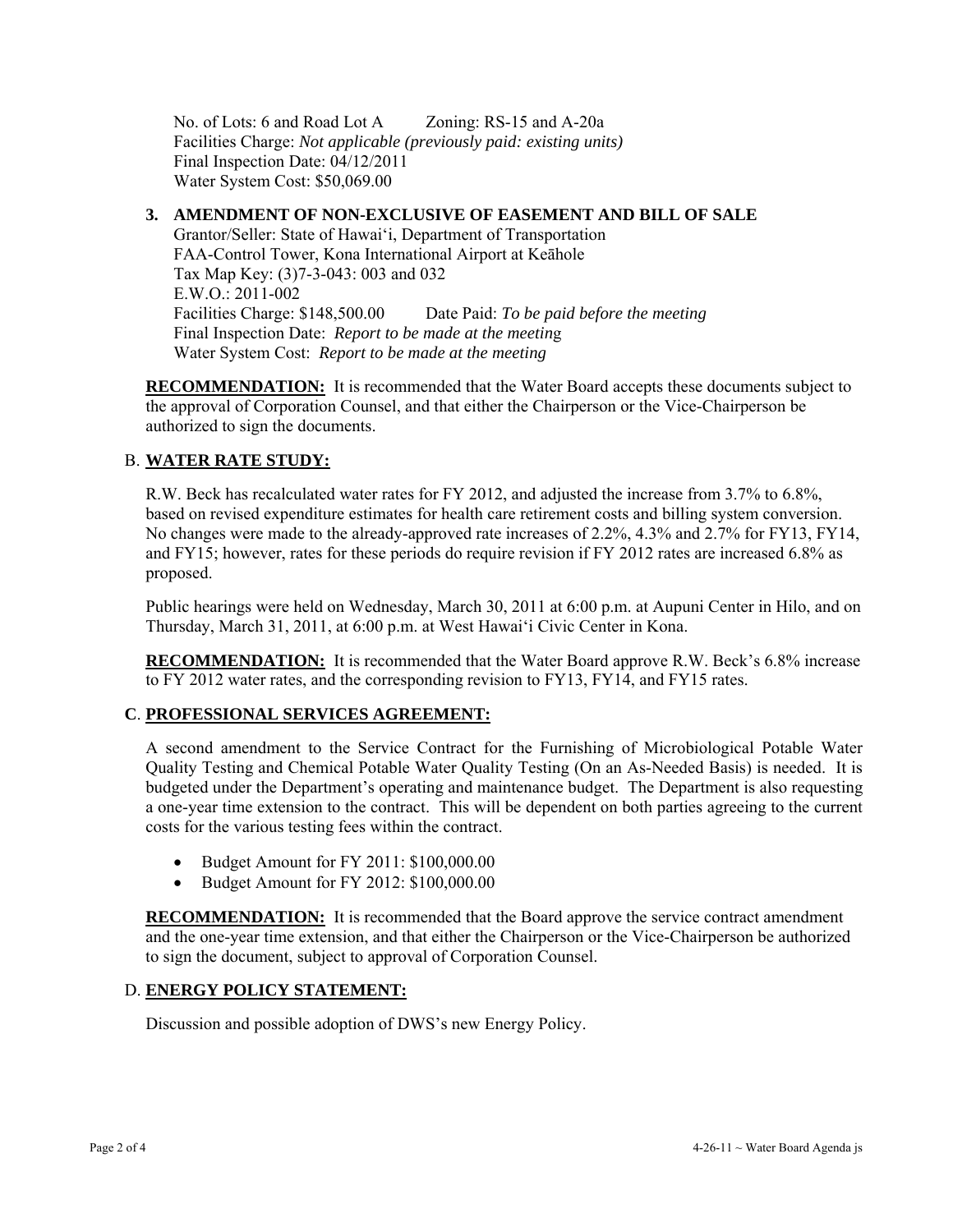# E. **REPORT OF AD HOC FINANCE COMMITTEE:**

The Water Board's Ad Hoc Finance Committee Chairperson, Mr. Art Taniguchi, has been investigating the three focus areas (DWS's policies on credit card use, cash control and vehicle take-home), which encompass the scope of the Committee's work. At this meeting, the Committee may do the following:

- **Discussion/action** on vehicle take-home policy.
- Discussion of DWS's cash handling procedures and proposed changes.

## F. **PROPOSED AMENDMENT TO DWS VEHICLE POLICY:**

A proposed amendment to the DWS Vehicle Policy is being considered to ensure the most efficient use of DWS's vehicles.

**RECOMMENDATION:** It is recommended that the Water Board approve the amendment to the DWS Vehicle Policy.

### G. **POWER COST CHARGE:**

The Power Cost Adjustment will be discussed, with possible action by the Board. Currently, the Power Cost Charge is \$1.89 per 1,000 gallons. The most recent Power Cost Charge is **\$2.06**, as of March 2011. A Public Hearing is being scheduled to receive testimony on the Power Cost Adjustment on May 24, 2011, at 9:45 a.m., before the Board meeting.

### H. **ENERGY MANAGEMENT ANALYST UPDATE:**

The Energy Management Analyst will provide an update on significant changes or noteworthy areas relating to energy use and the Department's Green Initiatives.

### I. **MONTHLY PROGRESS REPORT**:

Submission of Progress Report of Projects by the Department. Department personnel will be available to respond to questions by the Board regarding the status/progress of any project.

### J. **REVIEW OF MONTHLY FINANCIAL STATEMENTS:**

Submission of financial statements and information relating to the financial status of the Department. Department personnel will be available to respond to questions by the Board relating to the financial status of the Department.

### K. **PROPOSED WATER BOARD RESOLUTION REGARDING CONTRACT TIME EXTENSIONS:**

The Department requests that the Water Board entertain the creation of a Resolution to allow the Manager-Chief Engineer to approve certain contract time extension requests, when the reason for the contract time extension meets specified criteria. If conceptually agreed to, the Department will draft the Resolution for review and/or execution by the Water Board.

For discussion.